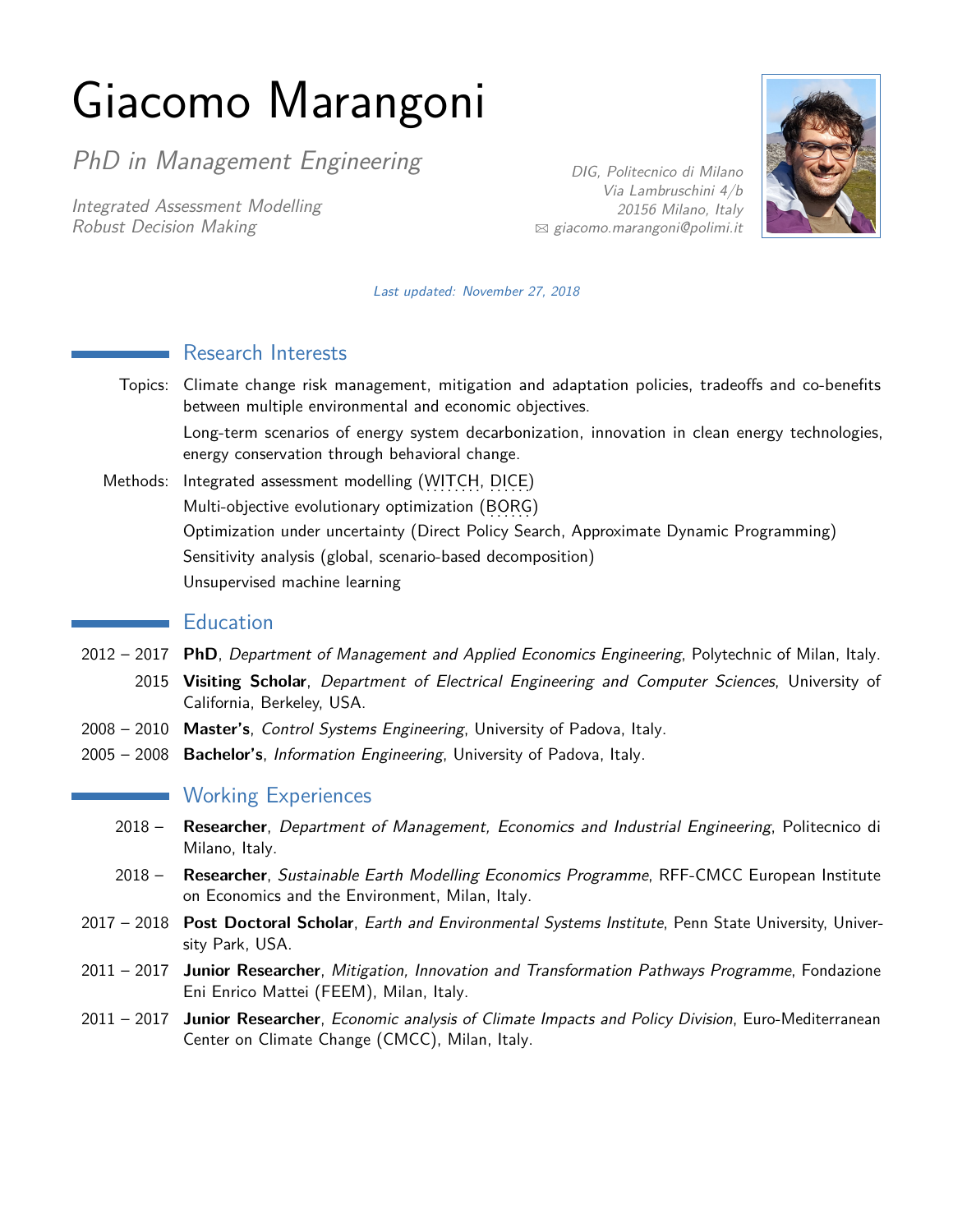## **Publications**

Selected Refereed Journal Articles

- 2016 **G. Marangoni**, M. Tavoni, V. Bosetti, E. Borgonovo, P. Capros, O. Fricko, D. Gernaat, C. Guivarch, P. Havlik, D. Huppmann, N. Johnson, P. Karkatsoulis, I. Keppo, V. Krey, E. Ó Broin, J. Price, D. P. van Vuuren, "Sensitivity of projected long-term  $CO<sub>2</sub>$  emissions across the Shared Socio-economic Pathways", Nature Climate Change. DOI: [10.1038/nclimate3199](http://dx.doi.org/10.1038/nclimate3199)
- 2016 E. De Cian, A. F. Hof, **G. Marangoni**, M. Tavoni, D. P. van Vuuren, "Alleviating inequality in climate policy costs: an integrated perspective on mitigation, damage and adaptation", Environmental Research Letters. DOI: [10.1088/1748-9326/11/7/074015](http://dx.doi.org/10.1088/1748-9326/11/7/074015).
- 2016 J. Jewell, V. Vinichenko, D. McCollum, N. Bauer, K. Riahi, T. Aboumahboub, O. Fricko, M. Harmsen, T. Kober, V. Krey, **G. Marangoni**, M. Tavoni, D. P. van Vuuren, B. van der Zwaan, A. Cherp, "Comparison and interactions between the long-term pursuit of energy independence and climate policies", Nature Energy. DOI: [10.1038/nenergy.2016.73](http://dx.doi.org/10.1038/nenergy.2016.73).
- 2015 V. Bosetti, **G. Marangoni**, E. Borgonovo, L. Diaz Anadon, R. Barron, H. C. McJeon, S. Politis, and P. Friley, "Sensitivity to energy technology costs: A multi-model comparison analysis", Energy Policy. DOI: [10.1016/j.enpol.2014.12.012](http://dx.doi.org/10.1016/j.enpol.2014.12.012).
- 2015 M. Tavoni, E. Kriegler, K. Riahi, D. P. van Vuuren, T. Aboumahboub, A. Bowen, K. Calvin, E. Campiglio, T. Kober, J. Jewell, G. Luderer, **G. Marangoni**, D. McCollum, M. van Sluisveld, A. Zimmer, and B. van der Zwaan, "Post-2020 climate agreements in the major economies assessed in the light of global models", Nature Climate Change. DOI: [10.1038/nclimate2475](http://dx.doi.org/10.1038/nclimate2475)
- 2014 H. McJeon, J. Edmonds, N. Bauer, L. Clarke, B. Fisher, B. P. Flannery, J. Hilaire, V. Krey, **G. Marangoni**, R. Mi, K. Riahi, H. Rogner, and M. Tavoni, "Limited impact on decadal-scale climate change from increased use of natural gas", Nature. DOI: . . . . . . . . . . . . . . . . . . . . . . . . . . . [10.1038/nature13837](http://dx.doi.org/10.1038/nature13837)
- 2014 **G. Marangoni** and M. Tavoni, "The clean energy R&D strategy for 2◦C", Climate Change Economics. DOI: . . . . . . . . . . . . . . . . . . . . . . . . . . . . . . . . . . . . [10.1142/S201000781440003X](http://dx.doi.org/10.1142/S201000781440003X)

Other Refereed Journal Articles

- 2018 J. Rogelj, A. Popp, K. Calvin, G. Luderer, J. Emmerling, D. Gernaat, S. Fujimori, J. Strefler, T. Hasegawa, **G. Marangoni**, V. Krey, E. Kriegler, K. Riahi, D. P. van Vuuren, J. Doelman, L. Drouet, J. Edmonds, O. Fricko, M. Harmsen, P. Havlik, F. Humpenöder, E. Stehfest, and M. Tavoni, "Scenarios towards limiting global mean temperature increase below 1.5◦C", Nature Climate Change. DOI: . . . . . . . . . . . . . . . . . . . . . . . . . . . . . . . . . . [10.1038/s41558-018-0091-3](https://doi.org/10.1038/s41558-018-0091-3)
- 2018 A. Vinca, M. Rottoli, **G. Marangoni**, and M. Tavoni, "The role of carbon capture and storage electricity in attaining 1.5 and 2◦C", International Journal of Greenhouse Gas Control. DOI: . . . . . . . . . . . . . . . . . . . . . . . . . . . . . . . . . [10.1016/j.ijggc.2018.07.020](https://doi.org/10.1016/j.ijggc.2018.07.020)
- 2016 K. Riahi, D. P. van Vuuren, E. Kriegler, J. Edmonds, B. C. O'Neill, S. Fujimori, N. Bauer, K. Calvin, R. Dellink, O. Fricko, W. Lutz, A. Popp, J. C. Cuaresma, S. KC, M. Leimbach, L. Jiang, T. Kram, S. Rao, J. Emmerling, K. Ebi, T. Hasegawa, P. Havlik, F. Humpenöder, L. A. D. Silva, S. Smith, E. Stehfest, V. Bosetti, J. Eom, D. Gernaat, T. Masui, J. Rogelj, J. Strefler, L. Drouet, V. Krey, G. Luderer, M. Harmsen, K. Takahashi, L. Baumstark, J. C. Doelman, M. Kainuma, Z. Klimont, **G. Marangoni**, H. Lotze-Campen, M. Obersteiner, A. Tabeau, and M. Tavoni, "The Shared Socioeconomic Pathways and their energy, land use, and greenhouse gas emissions implications: An overview", Global Environmental Change. DOI: [10.1016/j.gloenvcha.2016.05.009](http://dx.doi.org/10.1016/j.gloenvcha.2016.05.009)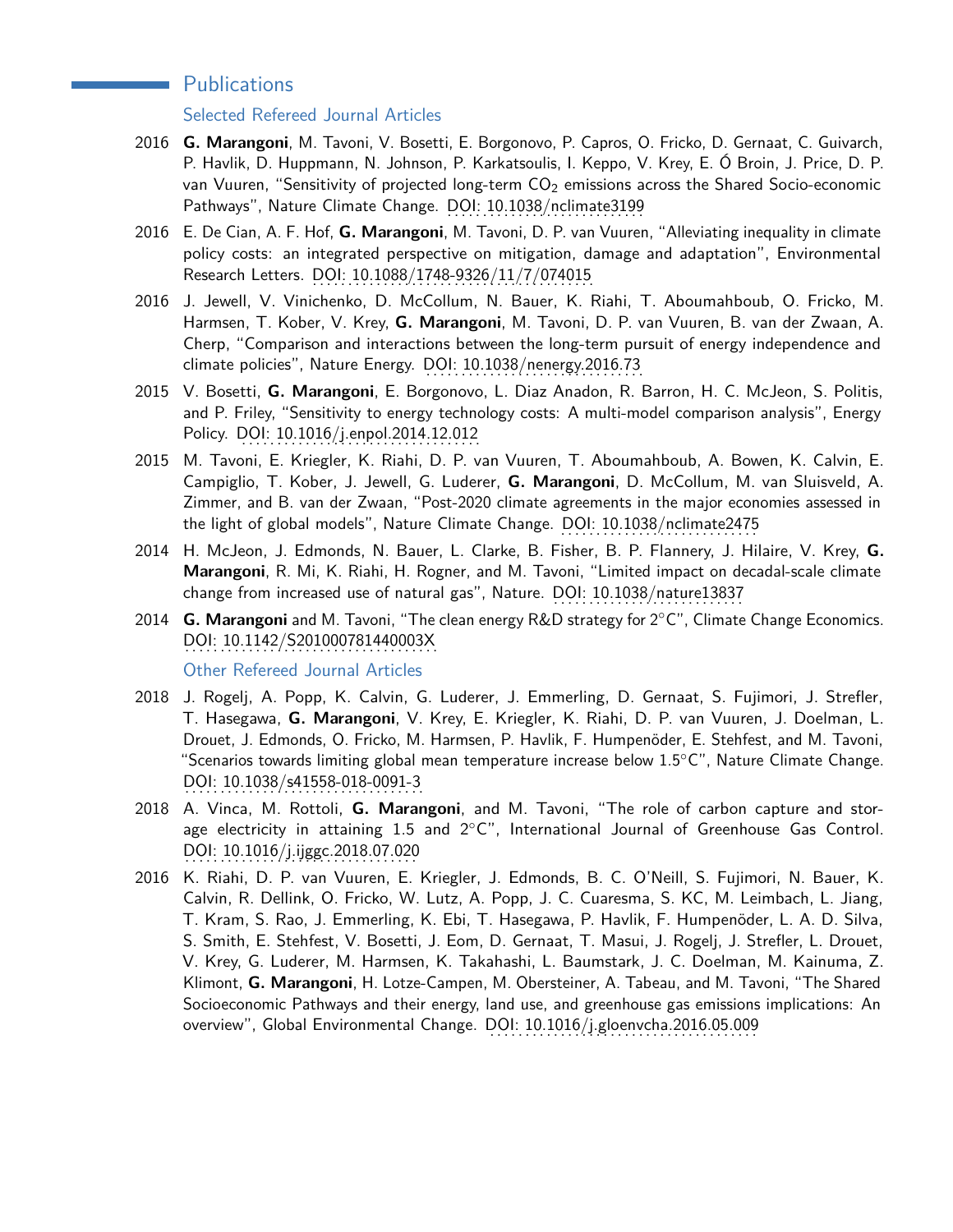- 2016 N. Bauer, K. Calvin, J. Emmerling, O. Fricko, S. Fujimori, J. Hilaire, J. Eom, V. Krey, E. Kriegler, I. Mouratiadou, H. S. de Boer, M. van den Berg, S. Carrara, V. Daioglou, L. Drouet, J. E. Edmonds, D. Gernaat, P. Havlik, N. Johnson, D. Klein, P. Kyle, **G. Marangoni**, T. Masui, R. C. Pietzcker, M. Strubegger, M. Wise, K. Riahi, and D. P. van Vuuren, "Shared socio-economic pathways of the energy sector — quantifying the narratives", Global Environmental Change. DOI: . . . . . . . . . . . . . . . . . . . . . . . . . . . . . . . . . . . . . . . [10.1016/j.gloenvcha.2016.07.006](http://dx.doi.org/10.1016/j.gloenvcha.2016.07.006)
- 2016 S. Carrara, **G. Marangoni**, "Including system integration of variable renewable energies in a constant elasticity of substitution framework: The case of the WITCH model", Energy Economics. DOI: [10.1016/j.eneco.2016.08.017](http://dx.doi.org/10.1016/j.eneco.2016.08.017)
- 2015 P. L. Lucas, J. Nielsen, K. Calvin, D. McCollum, **G. Marangoni**, J. Strefler, B. C. C. van der Zwaan, D. P. van Vuuren, "Future energy system challenges for Africa: Insights from Integrated Assessment Models", Energy Policy. DOI: [10.1016/j.enpol.2015.08.017](http://dx.doi.org/10.1016/j.enpol.2015.08.017)
- 2013 D. McCollum, Y. Nagai, K. Riahi, **G. Marangoni**, K. Calvin, R. Pietzcker, J. Van Vliet, and B. Van Der Zwaan, "Energy investments under climate policy: A comparison of global models", Climate Change Economics. DOI: [10.1142/S2010007813400101](http://dx.doi.org/10.1142/S2010007813400101).
- 2013 S. Carrara and **G. Marangoni**, "Non-CO<sub>2</sub> greenhouse gas mitigation modeling with marginal abatement cost curves: Technical change, emission scenarios and policy costs", Economics and Policy of Energy and the Environment. DOI: [10.3280/EFE2013-001006](http://www.francoangeli.it/riviste/Scheda_Rivista.aspx?IDArticolo=48877&idRivista=10&lingua=en).
- 2013 M. Tavoni, E. Kriegler, T. Aboumahboub, K. Calvin, G. De Maere, M. Wise, D. Klein, J. Jewell, T. Kober, P. Lucas, G. Luderer, D. Mccollum, **G. Marangoni**, K. Riahi, and D. Van Vuuren, "The distribution of the major economies' effort in the durban platform scenarios", Climate Change Economics. DOI: [10.1142/S2010007813400095](http://dx.doi.org/10.1142/S2010007813400095)
- 2013 B. C. C. Van Der Zwaan, H. Rösler, T. Kober, T. Aboumahboub, K. V. Calvin, D. E. H. J. Gernaat, **G. Marangoni**, and D. Mccollum, "A cross-model comparison of global long-term technology diffusion under a 2℃ climate change control target", Climate Change Economics. DOI: . . . . . . . . . . . . . . . . . . . . . . . . . . . . . . . . . . . [10.1142/S2010007813400137](http://dx.doi.org/10.1142/S2010007813400137)
- 2013 C. Carraro, M. Davide, V. Barbi, and **G. Marangoni**, "Science advancements, policy immobility: The two faces of climate (in)action", Economics and Policy of Energy and the Environment. DOI: . . . . . . . . . . . . . . . . . . . . . . . . . . . . . . . . [10.3280/EFE2013-003001](http://www.francoangeli.it/riviste/Scheda_Rivista.aspx?IDArticolo=50284&Tipo=ArticoloPDF&lingua=en)
- 2013 F. Bonenti, G. Oggioni, E. Allevi, and **G. Marangoni**, "Evaluating the EU ETS impacts on profits, investments and prices of the italian electricity market", Energy Policy. DOI: . . . . . . . . . . . . . . . . . . . . . . . . . . . . . . . . . . [10.1016/j.enpol.2013.03.026](http://dx.doi.org/10.1016/j.enpol.2013.03.026)

Other Publications

- 2018 R. Lempert, **G. Marangoni**, K. Keller, and J. Duke, "Is Climate Restoration an Appropriate Climate Policy Goal?", RAND Corporation research report. DOI: [10.7249/RR2442](http://dx.doi.org/10.7249/RR2442)
- 2017 **G. Marangoni**, "Strategic investment decisions in the energy supply and demand sectors under uncertain technical change and sustainability concerns". PhD Thesis
- 2017 **G. Marangoni**, G. de Maere, V. Bosetti, "Optimal Clean Energy R&D Investments Under Uncer-tainty". [SSRN](https://papers.ssrn.com/sol3/papers.cfm?abstract_id=2947610)
- 2017 A. Vinca, M. Rottoli, **G. Marangoni**, M. Tavoni, "The Role of Carbon Capture and Storage Electricity in Attaining 1.5 and  $2°C"$ . [SSRN](https://papers.ssrn.com/sol3/papers.cfm?abstract_id=3089665).
- 2016 J. Emmerling, L. Drouet, L. A. Reis, M. Bevione, L. Berger, V. Bosetti, S. Carrara, E. De Cian, G. De Maere D'Aertrycke, T. Longden, M. Malpede, **G. Marangoni**, F. Sferra, M. Tavoni, J. Witajewski-Baltvilks, P. Havlik, "The WITCH 2016 Model-Documentation and Implementation of the Shared Socioeconomic Pathways". [SSRN](https://papers.ssrn.com/sol3/papers.cfm?abstract_id=2800970)